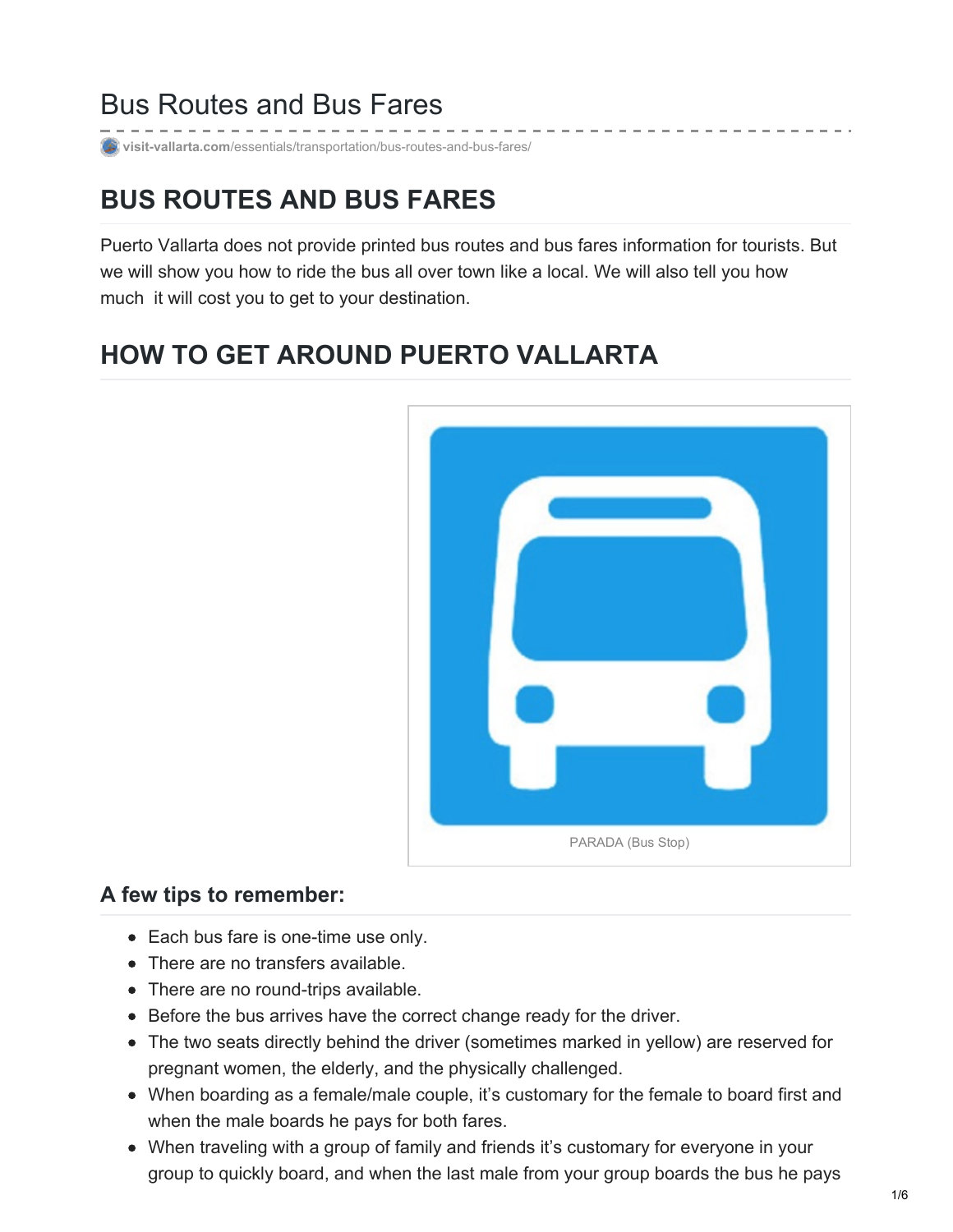for everyone in the group. This method shows courtesy to the other passengers and to the driver by speeding up the boarding and payment process.

• Hold onto your ticket. Inspectors hop on and off buses to check that passengers have tickets.

#### **ROUTE: From Nuevo Vallarta to downtown Puerto Vallarta (Centro/Malecon)**

- Total bus fare for this one-way trip: \$22.5 pesos
- Take an ATM bus to Puerto Vallarta. Bus fare is \$15 pesos.
- ATM buses arrive at bus stops in Nuevo Vallarta every 20-30 minutes.
- Get off the ATM bus in Puerto Vallarta once you reach the Maritime Terminal across the street from Walmart and Sam's Club.
- On that same side of the street (opposite Walmart) wait close to the intersection for a bus with *Centro* written on the windshield.
- Buses which indicate BOTH Centro and Tunel are heading to the Romantic Zone without stopping downtown.
- Bus fare from the Maritime Terminal to downtown Puerto Vallarta is \$7.5 pesos.

#### **ROUTE: From Marina Vallarta to downtown Puerto Vallarta (Centro/Malecon)**

- Bus fare is \$7.5 pesos
- Take a bus that has *Centro* written on the windshield.
- Buses which indicate BOTH Centro and Tunel are heading to Parque Lazaro Cardenas without stopping downtown.
- When returning to Marina Vallarta you have a variety of options. Look for a bus that has "Marina Vallarta" or "Marriott" or "Westin" or "Velas Vallarta" written on the windshield.

### **ROUTE: From Hotel Zone to downtown Puerto Vallarta (Centro/Malecon)**

- Bus fare is \$7.5 pesos
- Take a bus that has *Centro* written on the windshield.
- Buses which indicate BOTH Centro and Tunel use a bypass to avoid stopping downtown and head straight to the Romantic Zone.

#### **ROUTE: From downtown Puerto Vallarta (Romantic Zone) to Mismaloya, Vallarta Zoo & Boca de Tomatlan**

- Bus fare is \$8 pesos
- Take an ORANGE & WHITE bus at the corner of Basilio Badillo & Constitution (by the OXXO convenience store)
- These orange & white buses only go as far as Boca de Tomatlan
- These buses stop at: Conchas Chinas, Dreams Resort, Presidente Intercontinental, Mismaloya, Boca de Tomatlan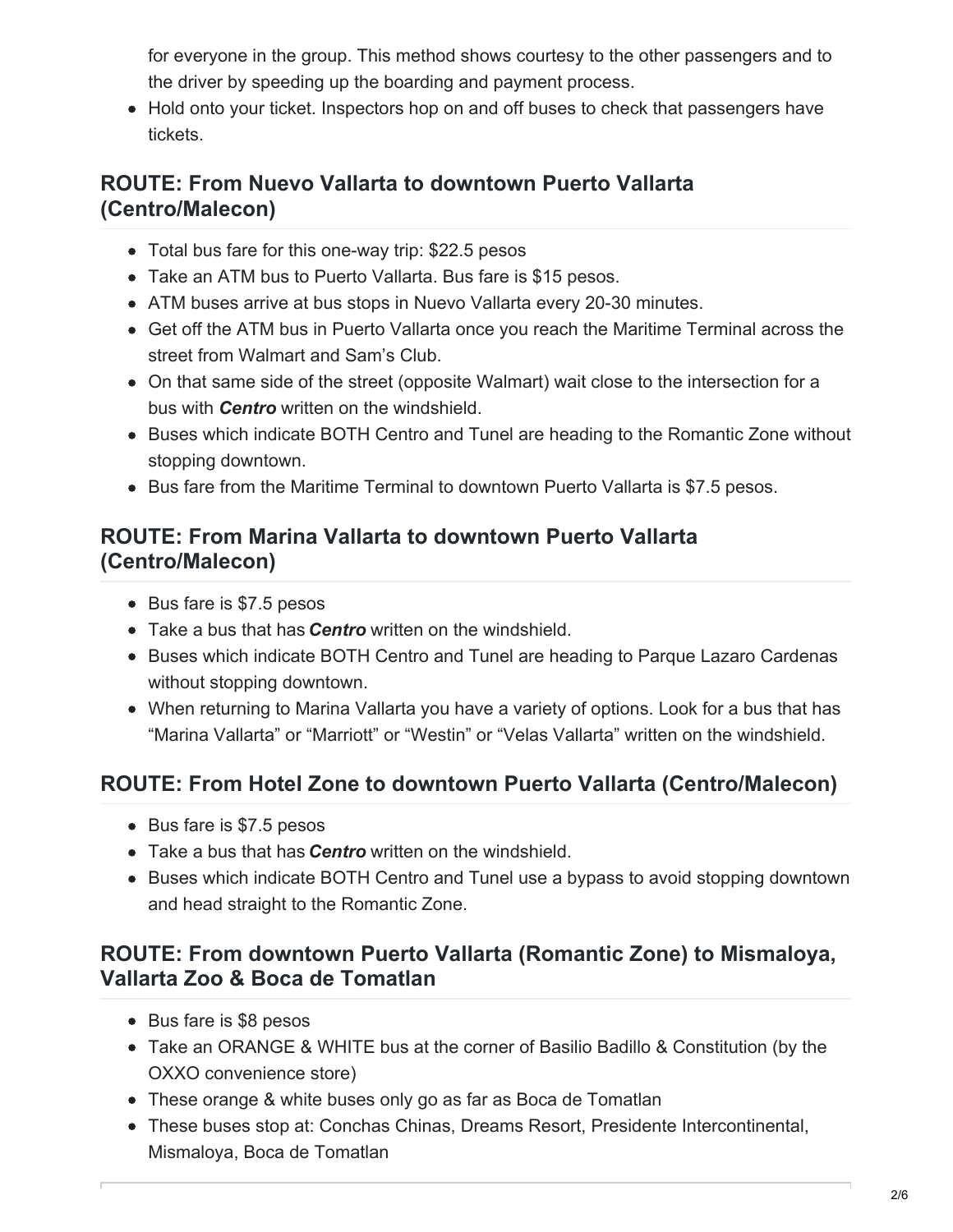

#### **ROUTE: From downtown Puerto Vallarta (Romantic Zone) to the Botanical Gardens and El Tuito**

- Bus fare is \$20 pesos
- Take a BLUE bus at the corner of V. Carranza & Aguacate
- The windshield of the bus should state: *El Tuito / Botanical Gardens*
- Buses come by every 20-30 minutes
- It will take approximately 50 minutes to get to El Tuito.



Blue bus from downtown Puerto Vallarta (Romantic Zone) to the Botanical Gardens and El Tuito.

#### **ROUTE: From downtown Puerto Vallarta to Nuevo Vallarta**

- Total bus fare for this one-way trip: \$22.5 pesos
- From the Malecon head east, walking a couple blocks up until you see a series of public buses zooming by.
- Look for a blue sign indicating a bus stop.
- Take any bus heading north that has*Walmart* written on the windshield. The bus fare is \$7.5 pesos.
- Get off at Walmart. You'll notice two bus waiting areas. Facing Walmart and Sam's Club, walk to the larger bus waiting area on the left.
- There is usually a man with a clipboard stationed there to direct passengers to the correct bus for their desired destination.
- Board an ATM bus that says *Nuevo Vallarta* (for southern NV) OR *Riu* for locations in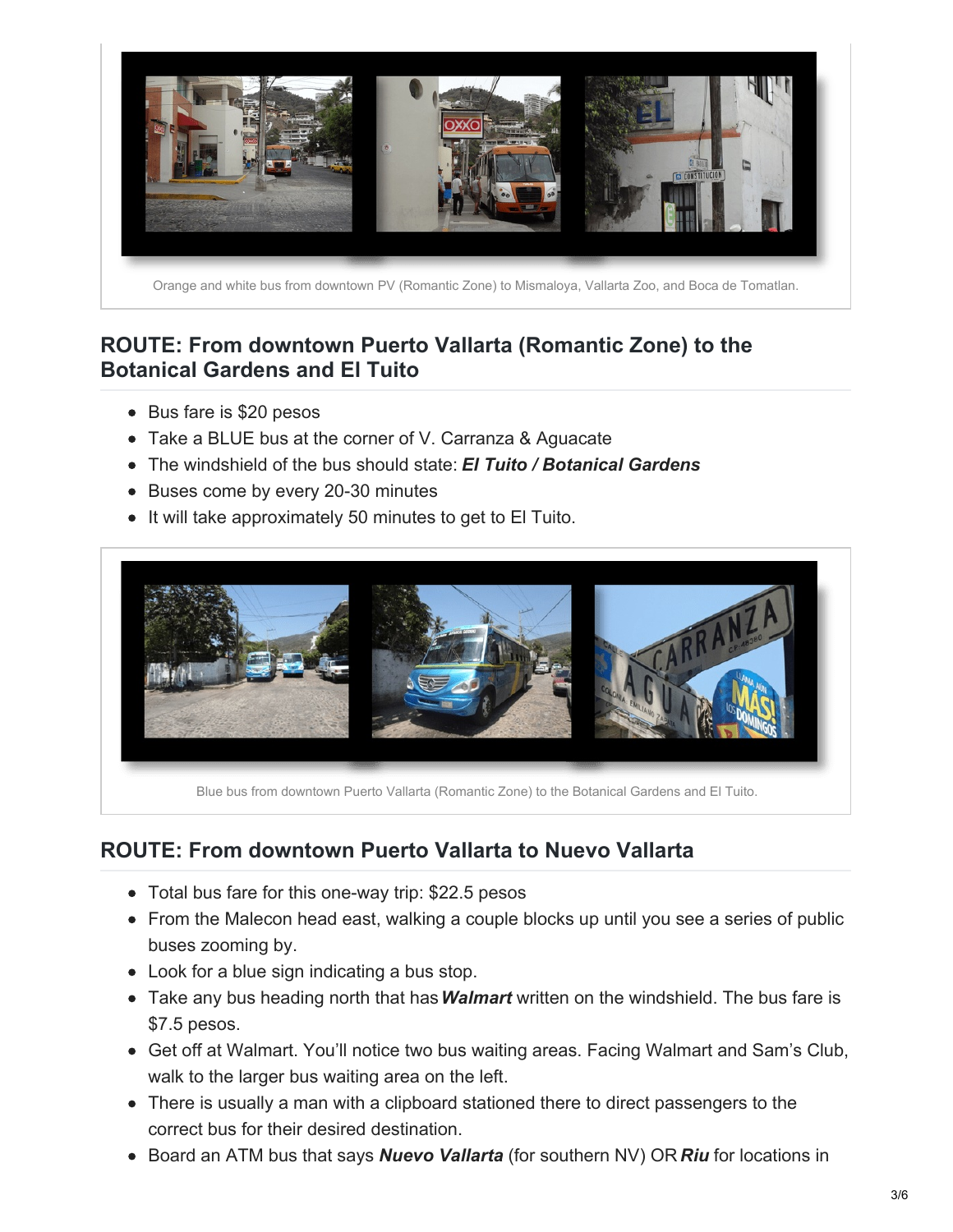Flamingos (northern NV). The Flamingos section of NV includes Villa la Estancia on the northern end down to the Peninsula condo complex at the southern end of the neighborhood. For a good visual refer to the map of Nuevo [Vallarta](http://visit-vallarta.com/wp-content/uploads/2014/07/Nuevo-Vallarta-The-Essentials-Full-Color.pdf).

- If you're heading to the Flamingos area, it's important to know that the bus indicating "Nuevo Vallarta" does NOT service the "Flamingos" section of the neighborhood. To get to resorts and condos in Flamingos you MUST take a bus indicating "Riu" on its front windshield.
- The bus fare is \$15 pesos.
- The last buses available to Nuevo Vallarta / Flamingos leave by 9 p.m.

#### **ROUTE: From downtown Puerto Vallarta to Bucerias**

- Total bus fare for this one-way trip: \$22.5 pesos or \$21.5 pesos (depending on which bus you take from Walmart to Bucerias)
- From the Malecon head east, walking a couple blocks up until you see a series of public buses zooming by.
- Look for a blue sign indicating a bus stop.
- Take any bus heading north that has*Walmart* written on the windshield. The bus fare is \$7.5 pesos.
- Get off at Walmart. You'll notice two bus waiting areas. Facing Walmart and Sam's Club, walk to the larger waiting area on the left.
- There is usually a man with a clipboard stationed there to direct passengers to the correct bus for their desired destination.
- You can board an ATM bus that says **Punta Mita** (this bus will stop in Bucerias on its way to Punta Mita), the cost is \$15 pesos. Or you can choose to take a green-and-white Compostela bus to Bucerias for \$14 pesos.

### **ROUTE: From downtown Puerto Vallarta to Sayulita**

- Total bus fare for this one-way trip: \$42.5 pesos
- From the Malecon head east, walking a couple blocks up until you see a series of public buses zooming by.
- Look for a blue sign indicating a bus stop.
- Take any bus heading north that has*Walmart* written on the windshield. The bus fare is \$7.5 pesos.
- Get off at Walmart. You'll notice two bus waiting areas. Facing Walmart and Sam's Club, walk to the larger bus waiting area on the left.
- There is usually a man with a clipboard stationed there to direct passengers to the correct bus for their desired destination.
- Board a green-and-white Compostela bus with the word*Sayulita* written on the windshield. The bus fare is \$35 pesos.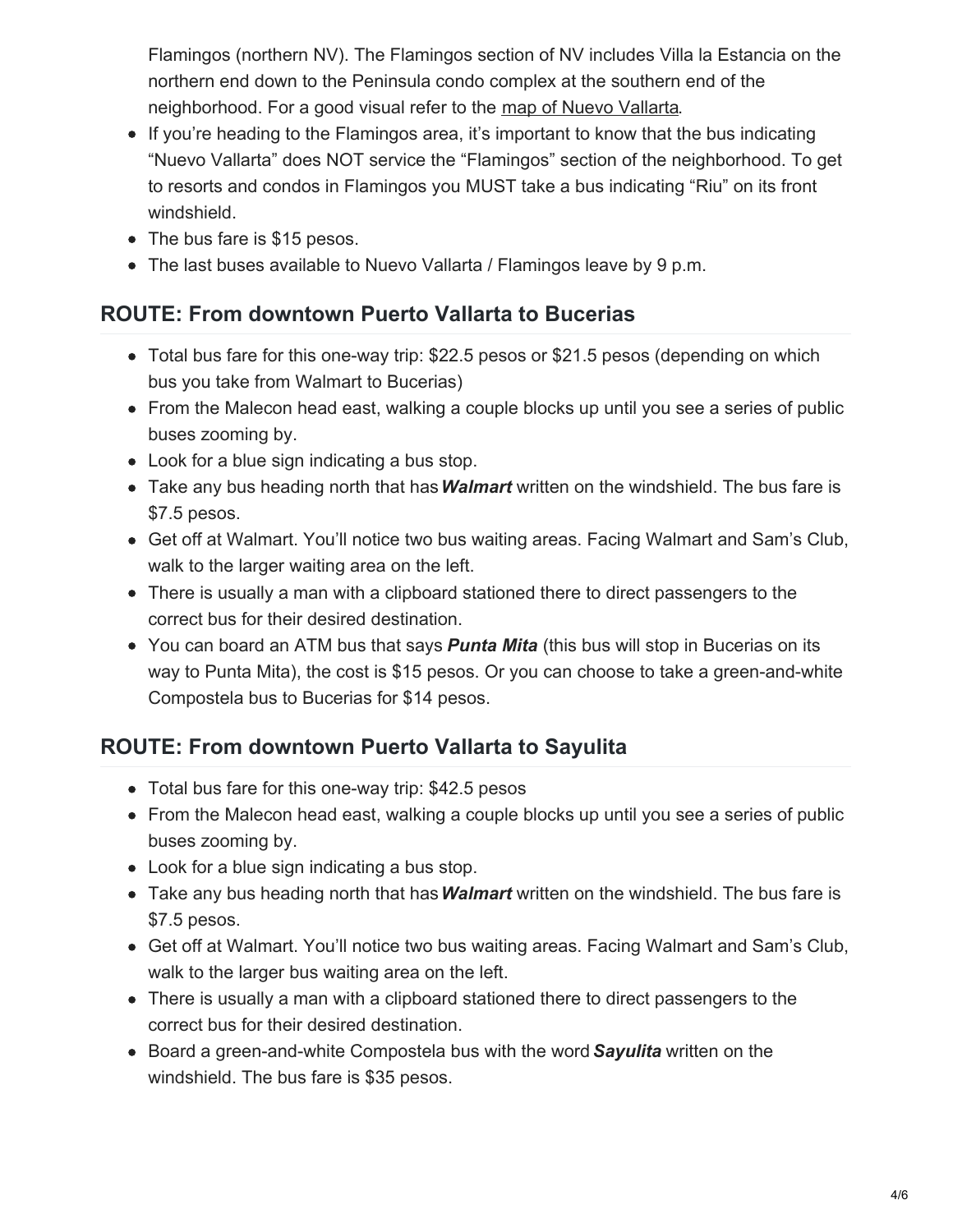

Nowadays we rent a car when we're in Puerto Vallarta, but at various times over the years we took the opportunity to travel with our daughters by bus and explore the various routes all over Puerto Vallarta to include areas north and south of the city. By hopping on and off buses all over town and taking different routes we helped our girls demystify the public transportation system and learn first hand about Puerto Vallarta bus routes and bus fares. Along the way we experienced a bit of trial and error, but also plenty of fun. Sometimes we'd hop on different buses just to view the route and see where we'd end up. After all, life's an adventure! Why not explore? Whenever we used public transportation to get to an actual desired destination but were not quite sure if we had boarded the correct vehicle or not, our nerves still remained unrattled. We just kept in mind the worst-case scenario: we'd simply find ourselves embarking on an unexpected but very interesting and scenic tour of a different part of the city, after which time we'd get off at the very same point where our journey began. Now when our girls take friends to Puerto Vallarta they feel very confident using a series of public buses and various routes to travel to destinations all over Banderas Bay. Whenever they need a refresher on Puerto Vallarta bus routes and bus fares, they know they can simply revisit this page! For them it's a bit like having their mom and dad sitting right there beside them reminding them how to get from Point A to Point B. We hope that you too will find that public transportation in Puerto Vallarta is easy to use.

### **HELPFUL SPANISH WORDS – BUS TRAVEL**

- Bus: Autobus
- Driver: Chofer